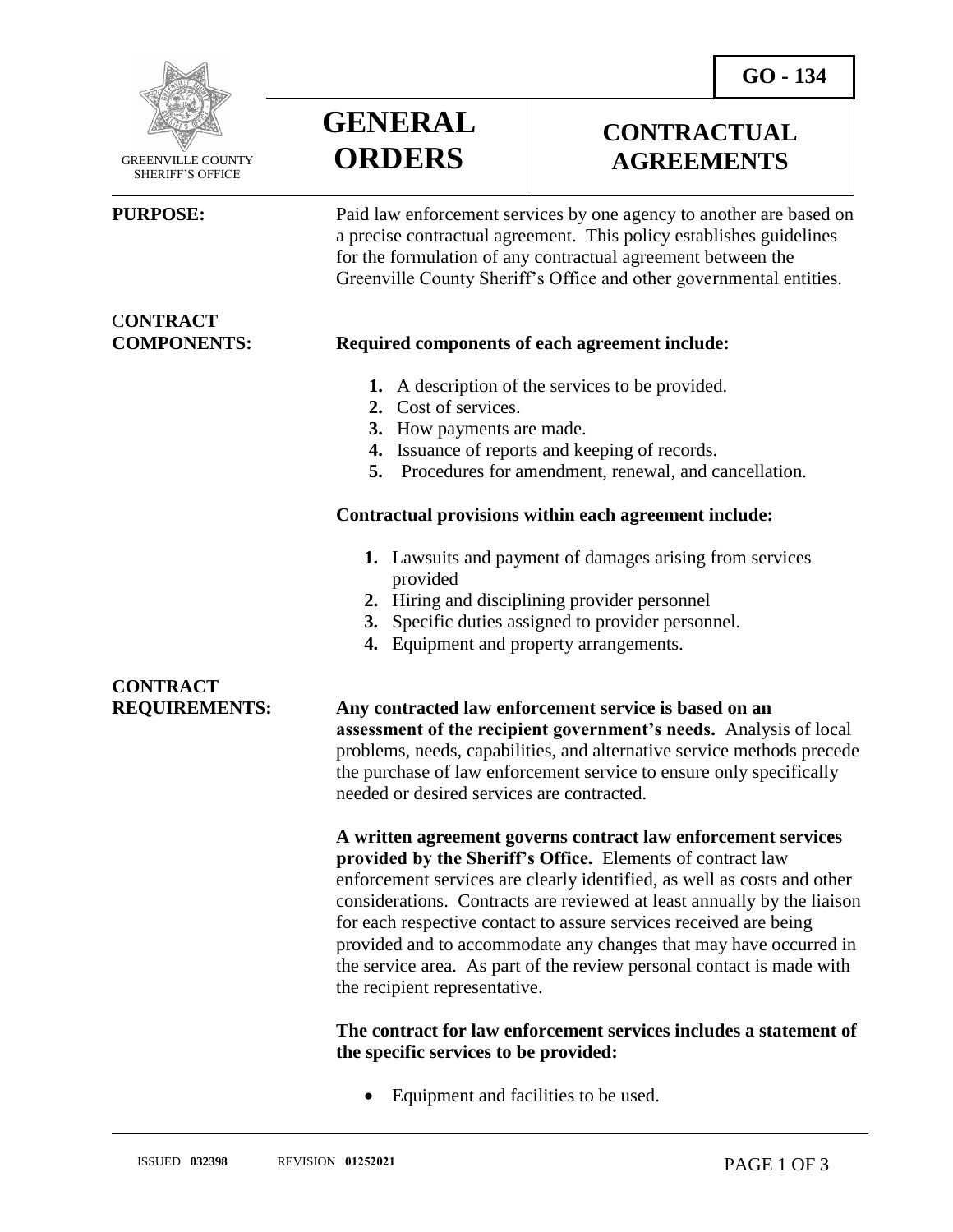- Functions and activities to be performed. Planning organizing and scheduling of services.
- Guidelines for local ordinance enforcement by provider agency personnel.
- Guidelines concerning authority of provider personnel to cite an offender into appropriate courts.

**The contract for law enforcement services includes specific language dealing with financial agreements between the parties:** 

- Salaries and fringe benefits.
- Payments for support services and overhead costs.
- Maintenance of cost accounting records and issuance of financial reports.
- Formula for the escalation of costs.
- Time and manner of payment of provider agency personnel.
- Equipment costs, depreciation, and other direct and indirect costs.

**The contract for law enforcement services specifies records to be maintained concerning performance of services by the provider agency.** The Sheriff's Office maintains records concerning nature and degree of services provided under contract. Examples of data recorded are:

- Numbers of calls for service.
- Nature of the calls.
- Number of arrests.
- Number of persons arrested by sex and age.
- Number of non-criminal calls.
- Assistance given.

#### **Records note**:

- 1. Geographical location of reported incidents.
- 2. Time of day a call was received.
- 3. Time required for a unit to respond.
- 4. Time on scene.

#### **The contract for law enforcement services contains language dealing with duration, modification, and termination of the contract including:**

- 1. Effective beginning and termination dates or conditions.
- 2. Procedures for termination.
- 3. Procedures for renewal or amendment.